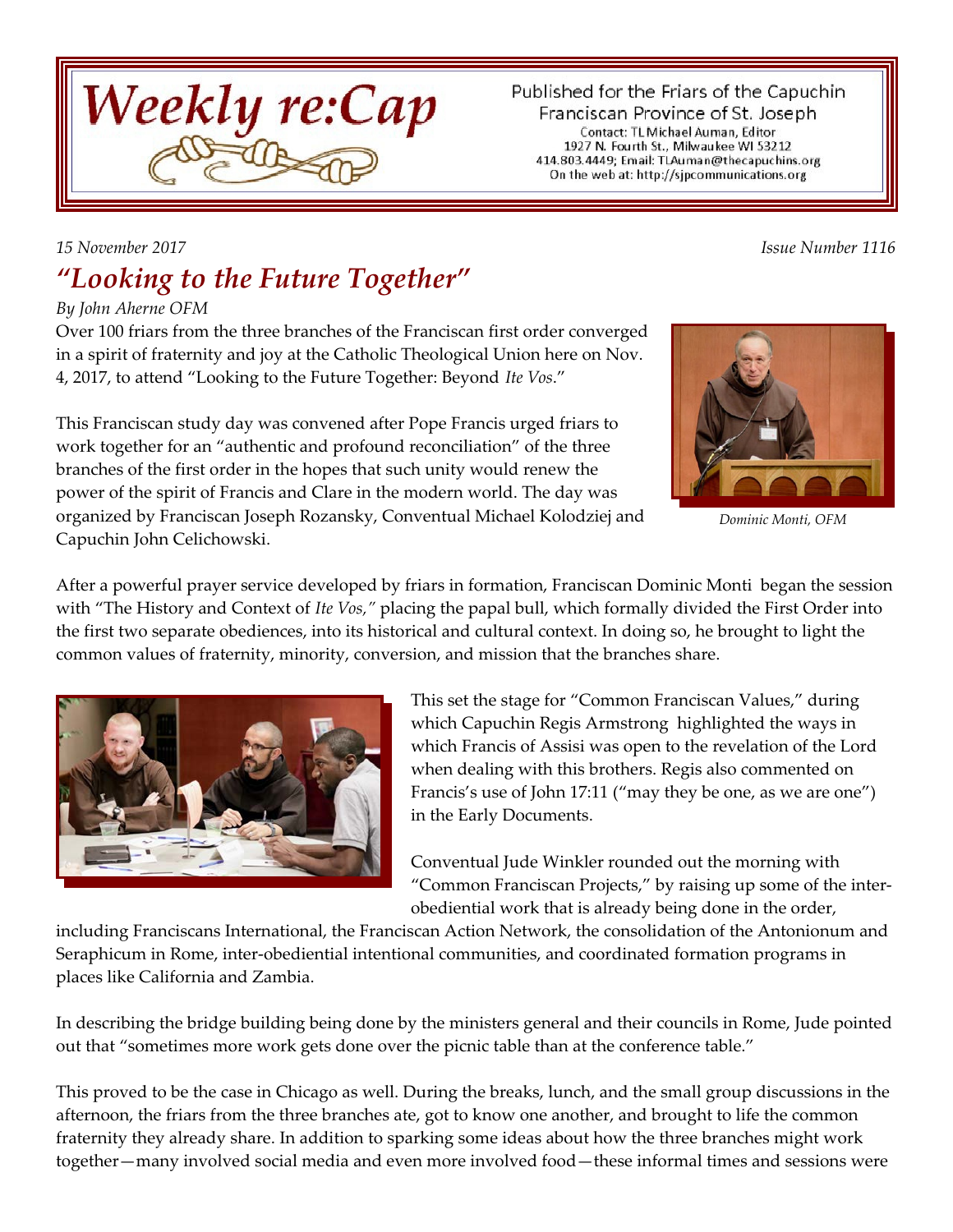clear indicators of the shared spirit of Gospel joy that burns in the hearts of the brothers, no matter what branch.

Capuchin Vito Martinez was particularly inspired by the practical bent of the study day. "I felt that the symposium wasn't just an opportunity to think about an abstract future of collaboration but I had the chance to network with other friars who shared similar ministries. I'm hopeful that opportunities of collaboration can occur at the local level."

It also sparked some serious questions about the work we as Franciscans are called to do moving forward. We acknowledged the scarcity of brothers devoting themselves to the Franciscan intellectual tradition and were challenged to think more deeply about how well we were living out our charism and what kind of prophetic voice a unified Franciscan family might be able to raise, especially in the midst of the toxic political climate in the United States.

In thinking about the symposium further, Franciscan Joe Nangle questioned, "After hearing in great detail the history of *Ite Vos*, it would be interesting to speculate on what Pope Francis would write if he issued a similar call today. Might he not say: 'Three families or one, go out as Franciscans and smell like the sheep"?

While working on the Early Documents, Regis Armstrong came to the realization that what the text taught him about the Franciscan charism was being lived out in the experience of working on the texts in an interobediential team. This was also the case during the *Ite Vos* study day. In learning and discussing that which divided us, we wound up celebrating that which unites us and put ourselves on the path of even greater unity.

*John Aherne is a Franciscan friar currently studying at CTU in Chicago. Documents from the study day will be posted on the "Continuing Formation" page of our website, when available. This article was reprinted, with permission, from the U.S. Franciscans website.*

#### *The Jesuit martyrs of El Salvador*

November 16<sup>th</sup> will mark twenty-eight years since Ignacio Ellacuría, Ignacio Martín-Baró, Segundo Montes, Juan Ramón Moreno, Joaquín López y López, Amando López, and their housekeeper Elba Ramos, and her 15 year-old daughter Celina Ramos, were murdered at the University of Central America in San Salvador, El Salvador.



The lives and loss of these martyrs have significantly influenced the Ignatian family in the United States and throughout the world. Jesuit institutions have re-defined what it is to be universities, high schools, parishes, etc., in light of the martyrs, discerning new ways of addressing issues of social justice locally and abroad. Across the Ignatian family new ways of proceeding have developed over the course of twenty-eight years. Ignatian Solidarity Network is a direct product of the spirit of the martyrs, forming in response to their tragic deaths at the hands of many individuals who received training at the former U.S. Army School of the Americas.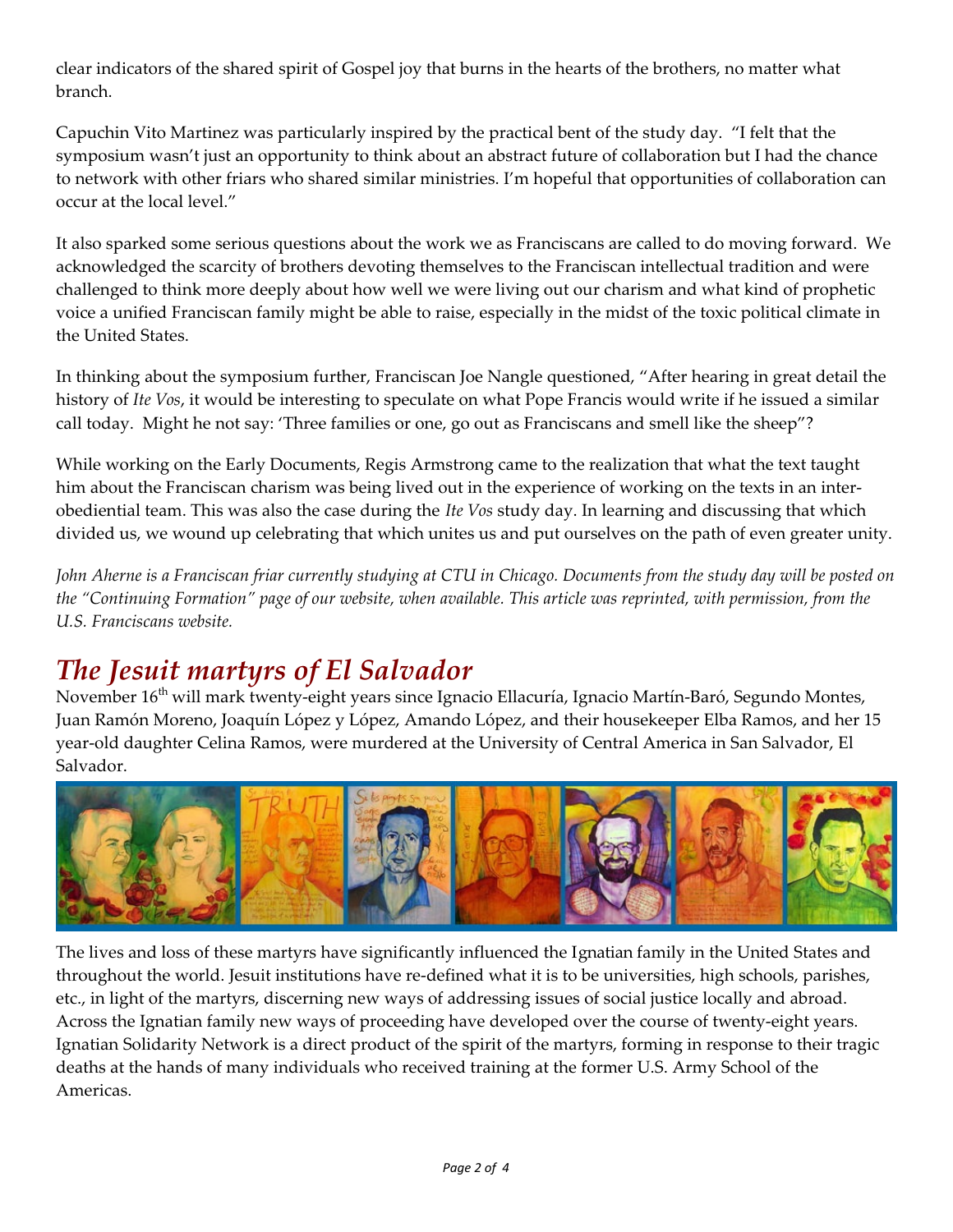#### *Province honors Eucharistic Mission Band*

On 28 October, the Eucharistic Mission Band in Detroit celebrated the  $100<sup>th</sup>$  anniversary of their founding. Originally begun as an apostolate of the Third Order in 1917, today the EMB continues their ministry of supporting missionaries, priests, and



religious around the world by sewing vestments, church appointments and altar cloths, and providing chalices to those who can not afford them. David Preuss presided at a Mass of Thanksgiving, assisted by Jason Graves serving as deacon, in which the eleven members of the Mission Band were recognized for their tremendous work throughout the years. Nine of the eleven members were in attendance, and they were presented with certificates of appreciation signed by Michael Sullivan (provincial minister), and each were also gifted with a medal depicting soon-to-be-Blessed Solanus Casey. *Weekly re:Cap* offers prayerful best wishes to the women o the Eucharistic Mission Band as they continue to celebrate 100 years of ministry!



*Nine members of the Eucharistic Mission Band, with Jason Graves (left) and David Preuss.*

### *World Day of the Poor: 19 November*

"We are called to draw near to the poor, to encounter them, to meet their gaze, to embrace them and to let them feel the warmth of love that breaks through their solitude. Their outstretched hand is also an invitation to step out of our certainties and comforts, and to acknowledge the value of poverty itself...If we want to help change history and promote real development, we need to hear the cry of the poor and commit ourselves to ending their marginalization." *~ Pope Francis*